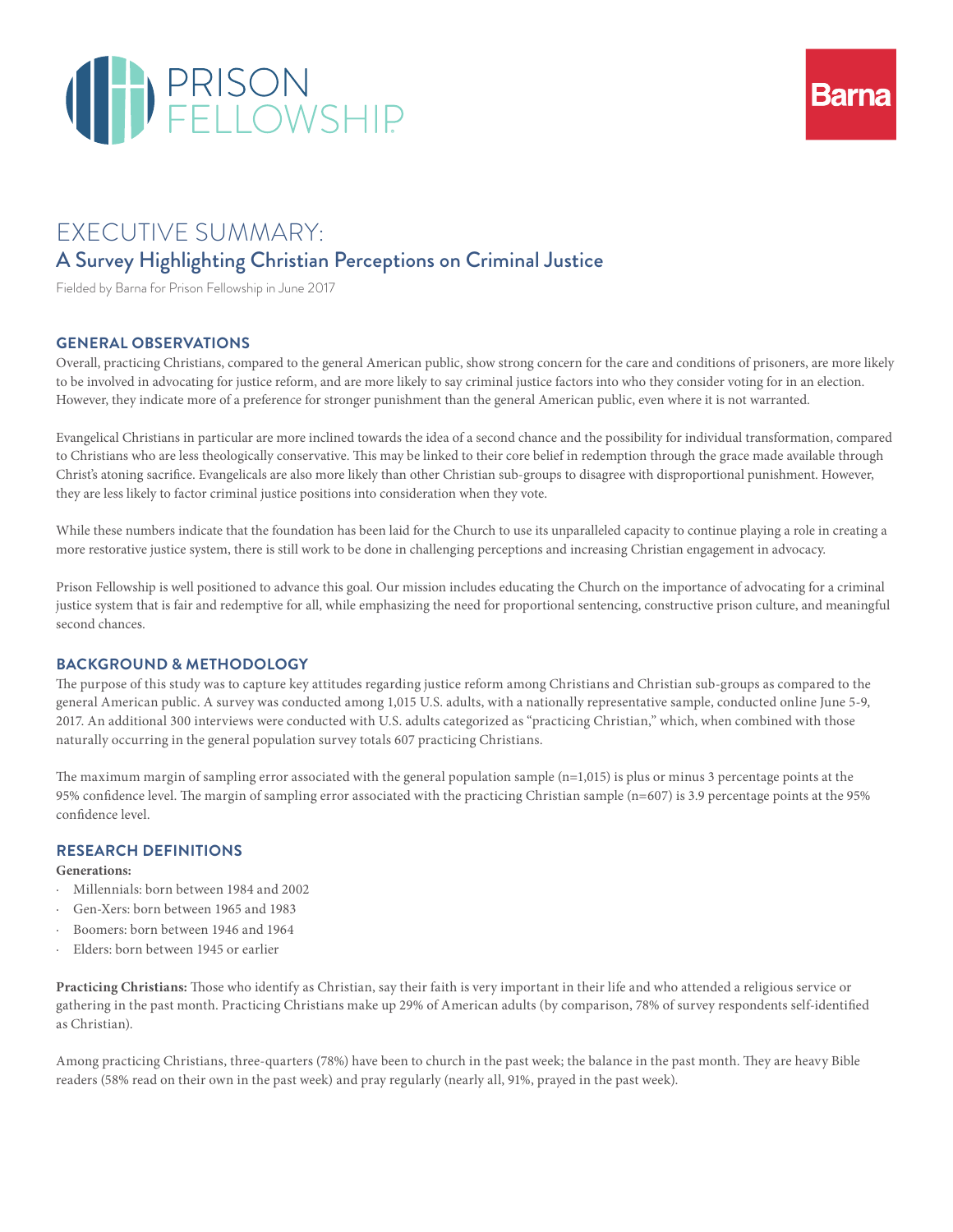**Denominational Segments:** Below are three main denominational segments of Christians analyzed in this polling:

- · **Practicing Mainline Protestant:** includes those who attended a religious service or gathering in the past month at American Baptist, Episcopal, Evangelical Lutheran, United Church of Christ, United Methodist, or Presbyterian, USA churches. Among practicing Mainline respondents, American Baptist (32%) was the largest sub-group represented, followed by Methodists (23%), United Church of Christ (20%), Evangelical Lutheran (13%), Presbyterian, USA (7%) and Episcopal (5%).
- · **Practicing Non-Mainline:** includes those who attended a religious service or gathering in the past month at all other Protestant denomination churches. Non-Denominational/Independent (22%) was the most commonly attended among practicing Non-Mainline Christian respondents, followed by Southern Baptist (17%), Baptist (9%), Pentecostal (7%), Church of God (5%), Adventist (5%), and others.
- Practicing Catholic: includes those who attended a religious service or gathering in the past month and self-identify as Catholic, even if they do not attend a Catholic church most often (85% of practicing Catholics attend a Roman Catholic or Catholic church most often).

**Practicing evangelical Christians:** Those Christians who attended a religious service or gathering in the past month and believe that, when they die, they will go to heaven because they have confessed their sins and accepted Jesus as their savior, plus seven other conditions related to one's understanding of God, faith, scripture, and other theological teachings. These conditions include:

- 1. Their faith is very important in their life today;
- 2. Believing they have a personal responsibility to share their religious beliefs about Christ with non-Christians;
- 3. Believing Satan exists;
- 4. Believing that eternal salvation is possible only through grace, not works;
- 5. Believing that Jesus Christ lived a sinless life on earth;
- 6. Asserting that the Bible is accurate in all that it teaches and;
- 7. Describing God as the all-knowing, all-powerful, perfect deity who created the universe and still rules it today.

Being classified as an evangelical is not dependent on the above denominational segments. Most evangelicals are non-Mainline Christians, though not all. Among respondents categorized as practicing evangelical Christians, church denominational attendance includes 23% Nondenominational/Independent, 14% Southern Baptist, 14% Baptist (other than American or Southern Baptist), 6% Missouri Synod Lutheran, 6% Pentecostal, 6% Evangelical (Free, Covenant), 6% Assembly of God, 4% Reformed, 2% Church of God, 2% Disciples of Christ, and 1% of each of the following: Adventist, Baptist American, Catholic, Church of Christ, Evangelical Lutheran, and Methodist. 7% of evangelical Christians categorized the denomination of their church as "Other."

## **DETAILED FINDINGS**

#### **Criminal Justice Reform and Advocacy Generally**

The vast majority of Americans agree the goal of the justice system should be restoration for all involved in a crime, with more than one-third strongly agreeing. Practicing Christians and evangelicals are significantly more likely to strongly agree with this restorative approach to the justice system (44% of practicing Christians and 49% of evangelicals).

| "The primary goal of the criminal justice system<br>should be restoration for all parties, including<br>the victim, the impacted community, as well as $\overline{\phantom{a}}$<br>the person who committed the crime." | % U.S. Adults | % practicing<br><b>Christians</b> | % practicing<br><b>Catholics</b> | % practicing<br><b>Mainline</b> | % practicing<br>Non-Mainline | % practicing<br>evangelicals |
|-------------------------------------------------------------------------------------------------------------------------------------------------------------------------------------------------------------------------|---------------|-----------------------------------|----------------------------------|---------------------------------|------------------------------|------------------------------|
| Agree strongly                                                                                                                                                                                                          |               | 44                                | 46                               | 43                              | 42                           | -49                          |
| Agree somewhat                                                                                                                                                                                                          |               | 45                                | 46                               |                                 | 45                           | 47                           |
| Disagree somewhat                                                                                                                                                                                                       |               |                                   |                                  |                                 |                              |                              |
| Disagree strongly                                                                                                                                                                                                       |               |                                   |                                  |                                 |                              |                              |

Regarding opportunities for restoration – or making amends for one's crimes – most Americans believe that this should be a part of the justice system. Practicing Christians feel somewhat more strongly about this idea of making amends, and evangelicals and Catholics are most likely to strongly agree (51% and 48% respectively).

Men are also slightly more supportive of this concept, as well as those in Northeastern and Western states.

| "The criminal justice system should provide<br>opportunities for people who commit crimes to<br>make amends to their victim(s) and<br>their community." | % U.S. Adults | % practicing<br><b>Christians</b> | % practicing<br><b>Catholics</b> | % practicing<br><b>Mainline</b> | $%$ practicing<br>Non-Mainline | $\mathbin{{}^\circ}\!\!$ s practicing $\mathbin{{}_\circ}$<br>evangelicals |
|---------------------------------------------------------------------------------------------------------------------------------------------------------|---------------|-----------------------------------|----------------------------------|---------------------------------|--------------------------------|----------------------------------------------------------------------------|
| Agree strongly                                                                                                                                          | 38            | 45                                | 48                               |                                 | 44                             | 51                                                                         |
| Agree somewhat                                                                                                                                          |               | 48                                | 46                               | 47                              | 49                             | 44                                                                         |
| Disagree somewhat                                                                                                                                       |               |                                   |                                  |                                 |                                |                                                                            |
| Disagree strongly                                                                                                                                       |               |                                   |                                  |                                 |                                |                                                                            |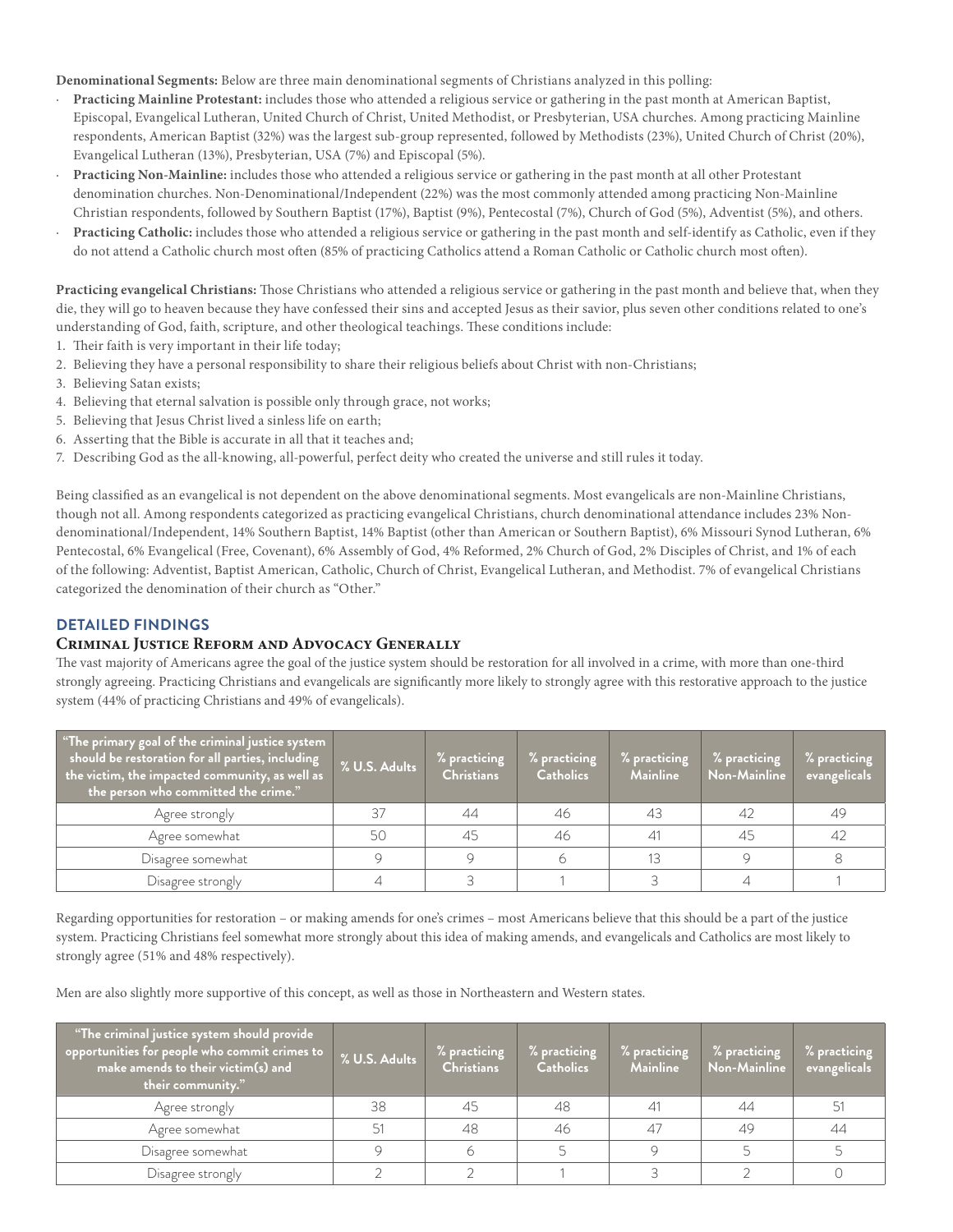When asked if their values compel them to take a stand and advocate for criminal justice reform, 71% of Americans and 77% of practicing Christians agree or strongly agree. Across denominational segments, Catholics are the most likely to advocate for justice reform (85% agree or strongly agree). Among the general American public, men and adults with higher education levels are more likely to agree strongly with this statement.

| "My values compel me to advocate in support of<br>criminal justice reforms when I perceive there<br>are unjust policies or laws." | % U.S. Adults | % practicing<br><b>Christians</b> | % practicing<br><b>Catholics</b> | % practicing<br><b>Mainline</b> | % practicing<br>Non-Mainline | % practicing<br>evangelicals |
|-----------------------------------------------------------------------------------------------------------------------------------|---------------|-----------------------------------|----------------------------------|---------------------------------|------------------------------|------------------------------|
| Agree strongly                                                                                                                    | 24            | 29                                | 35                               | 35                              | 27                           | 26                           |
| Agree somewhat                                                                                                                    | 47            | 48                                | 50                               | 40                              | 46                           | 48                           |
| Disagree somewhat                                                                                                                 | 24            | 19                                |                                  | 24                              |                              | 24                           |
| Disagree strongly                                                                                                                 |               |                                   |                                  |                                 |                              |                              |

Some U.S. adults, slightly more among practicing Christians, say that elected officials' positions on criminal justice reform is a factor that influences how they vote. Gen X'ers feel most strongly about this (25% strongly agree). Strong agreement increases to 30% among Gen-X practicing Christians and up to 32% among practicing Christian Millennials. American men are more likely to strongly agree (23% vs. 15% of women), and the gender contrast is even more stark between practicing Christians (31% of men v. 21% of women). Political ideology also drives agreement with this factor (29% of liberals agree strongly compared to 18% of conservatives). However, the gap closes when comparing political party (21% of Democrats agree strongly compared to 19% of Republicans).

Catholics and Mainline Protestants are more likely to agree that an official's position on criminal justice reform factors into their voting, while evangelical Christians are less likely to strongly weigh this factor.

| "Elected officials' positions on criminal justice<br>reform is a factor that influences how I vote." | % U.S. Adults | $%$ practicing<br><b>Christians</b> | % practicing<br><b>Catholics</b> | % practicing<br><b>Mainline</b> | % practicing<br>Non-Mainline | $%$ practicing<br>evangelicals |
|------------------------------------------------------------------------------------------------------|---------------|-------------------------------------|----------------------------------|---------------------------------|------------------------------|--------------------------------|
| Agree strongly                                                                                       |               | 26                                  | 30                               | 36                              | 25                           |                                |
| Agree somewhat                                                                                       | 49            | 48                                  | 52                               |                                 | 46                           | 53                             |
| Disagree somewhat                                                                                    | 26            |                                     |                                  |                                 | 24                           | -23                            |
| Disagree strongly                                                                                    |               |                                     |                                  |                                 |                              |                                |

#### **ADDICTION**

About one-third of adults disagree strongly that illegal drug use is worse than legal drug addiction. Millennials are most likely among the generations to agree or strongly agree that those who use illegal drugs are worse than those addicted to legal drugs.

Practicing Christians are somewhat more likely to pass judgement on someone's character based on using illegal drugs, with practicing Christian Millennials and Gen X'ers more likely to strongly agree that addiction to illegal drugs is worse. Catholics also feel strongly that illegal drug use is worse than addiction to legal substances. However, evangelicals are almost twice as likely as other Christians to disagree that illegal drug use is worse than addiction to legal drugs.

| "A person who is addicted to illegal drugs is<br>much worse than a person who is addicted to<br>legal drugs." | % U.S. Adults | % practicing<br><b>Christians</b> | % practicing<br><b>Catholics</b> | % practicing<br><b>Mainline</b> | % practicing<br>Non-Mainline | % practicing<br>evangelicals |
|---------------------------------------------------------------------------------------------------------------|---------------|-----------------------------------|----------------------------------|---------------------------------|------------------------------|------------------------------|
| Agree strongly                                                                                                |               | 18                                | 28                               |                                 |                              |                              |
| Agree somewhat                                                                                                |               |                                   | 28                               | 24                              | 18                           | 18                           |
| Disagree somewhat                                                                                             |               | 32                                | 25                               | 34                              | 33                           | 32                           |
| Disagree strongly                                                                                             |               | 28                                | 20                               | 25                              | 34                           | 45                           |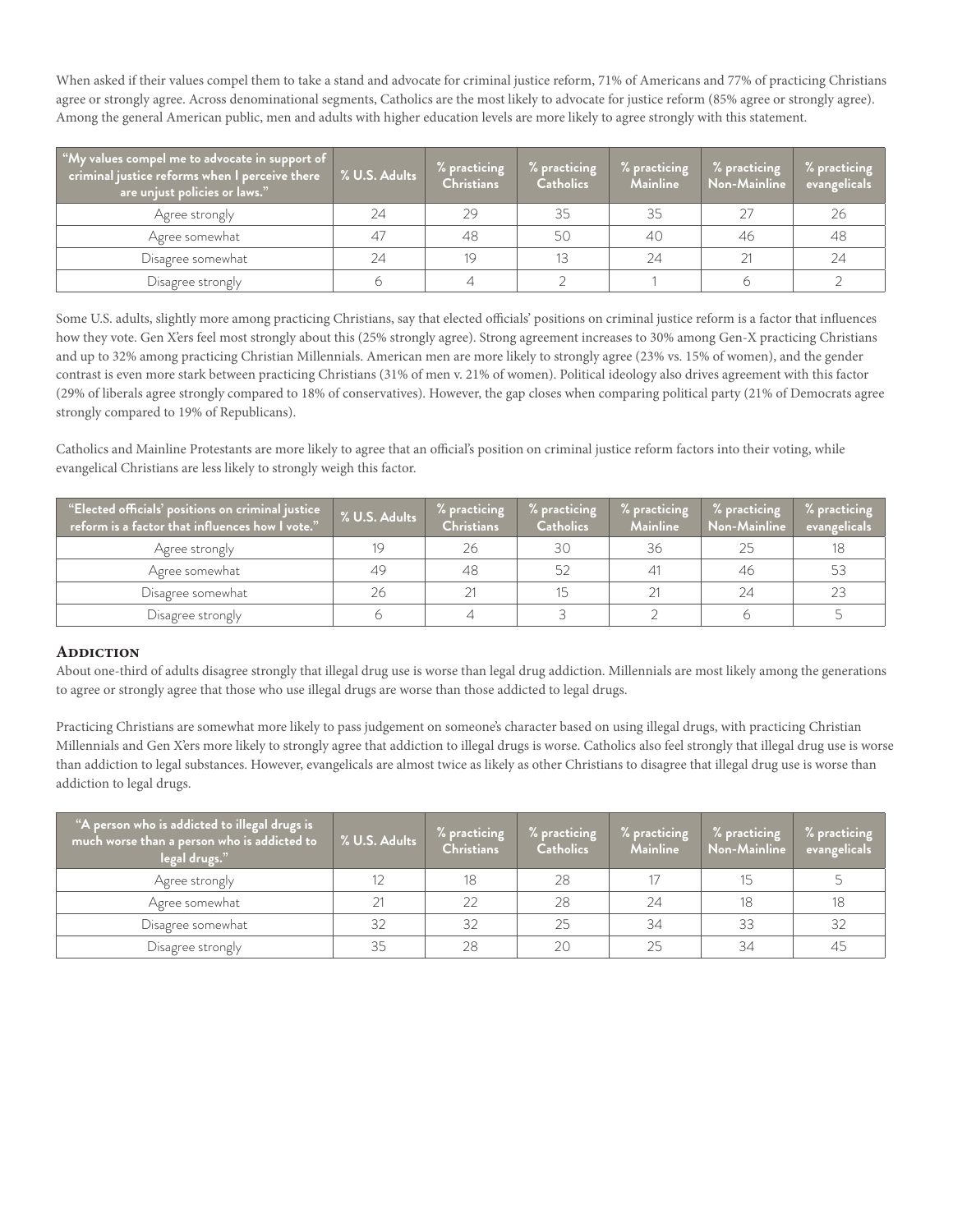### **Sentencing**

Americans are split on whether it is appropriate to punish certain crimes more harshly to set an example. Younger adults (Millennials and Gen Xers) are more likely to agree that harsher punishment might be needed; older adults (Boomers and Elders) are more likely to disagree. Women are also more likely to disagree, indicating a concern for individual justice over making an example.

Across Christian denominational segments, Catholics followed by Mainline Christians are most likely to agree that severe punishment is needed to make an example for certain crimes. Evangelicals are substantially more likely to disagree with this premise of setting an example, indicating their priority for proportional justice based on the individual.

| "It's important to make an example out of<br>someone for certain crimes, even if it means<br>giving them a more severe punishment than<br>their crime deserves." | % U.S. Adults | % practicing<br><b>Christians</b> | % practicing<br><b>Catholics</b> | % practicing<br><b>Mainline</b> | % practicing<br>Non-Mainline | $\frac{1}{2}$ practicing<br>evangelicals |
|------------------------------------------------------------------------------------------------------------------------------------------------------------------|---------------|-----------------------------------|----------------------------------|---------------------------------|------------------------------|------------------------------------------|
| Agree strongly                                                                                                                                                   | 18            | つ1                                | 26                               | 30                              | 18                           |                                          |
| Agree somewhat                                                                                                                                                   | 31            | 32                                | 43                               | 24                              | 29                           | 23                                       |
| Disagree somewhat                                                                                                                                                | 34            | 32                                | 26                               | 37                              | 33                           | 45                                       |
| Disagree strongly                                                                                                                                                |               |                                   |                                  |                                 | 20                           | 25                                       |

Most U.S. adults agree that methods other than prison should be allowed in sentencing, with men more strongly agreeing (39% vs. 23% of women). Practicing Christians feel somewhat more strongly about alternative punishments than the general American public, with Catholics leading the way in their support for alternative forms of accountability.

| $\frac{1}{3}$ "In choosing sentencing, judges should have $\frac{1}{3}$<br>more freedom to use forms of punishment oth-<br>er than prison, if these other forms are proven<br>to protect public safety and address victims'<br>needs better than prison." | % U.S. Adults | % practicing<br><b>Christians</b> | % practicing<br><b>Catholics</b> | % practicing<br><b>Mainline</b> | % practicing<br>Non-Mainline | % practicing<br>evangelicals |
|-----------------------------------------------------------------------------------------------------------------------------------------------------------------------------------------------------------------------------------------------------------|---------------|-----------------------------------|----------------------------------|---------------------------------|------------------------------|------------------------------|
| Agree strongly                                                                                                                                                                                                                                            |               | 35                                | 40                               | 34                              | 35                           | 40                           |
| Agree somewhat                                                                                                                                                                                                                                            |               | 49                                | 49                               | 47                              | 47                           | 45                           |
| Disagree somewhat                                                                                                                                                                                                                                         |               |                                   |                                  |                                 | 13                           |                              |
| Disagree strongly                                                                                                                                                                                                                                         |               |                                   |                                  |                                 |                              |                              |

## **Prison Policies and Care for Incarcerated People**

Most Americans agree that sending youth to prison will make them more likely to live a life of crime. Those with more liberal political beliefs also agree more strongly than those with conservative beliefs (32% v. 22% agree strongly). Evangelical Christians express particular concern that youth prisons are ineffective places for reformation (36% strongly agree compared to 28% of all practicing Christians).

| "I believe that sending youth to prison will<br>make them more likely to live a life of crime<br>than to reform them." | % U.S. Adults | % practicing<br><b>Christians</b> | % practicing<br><b>Catholics</b> | % practicing<br><b>Mainline</b> | % practicing<br>Non-Mainline | % practicing<br>evangelicals |
|------------------------------------------------------------------------------------------------------------------------|---------------|-----------------------------------|----------------------------------|---------------------------------|------------------------------|------------------------------|
| Agree strongly                                                                                                         | 26            | 28                                | 31                               | 22                              | 29                           | 36                           |
| Agree somewhat                                                                                                         | 41            | 43                                | 46                               | 49                              | 39                           | 38                           |
| Disagree somewhat                                                                                                      | 26            |                                   | 16                               |                                 | 27                           | 20                           |
| Disagree strongly                                                                                                      |               |                                   |                                  |                                 |                              |                              |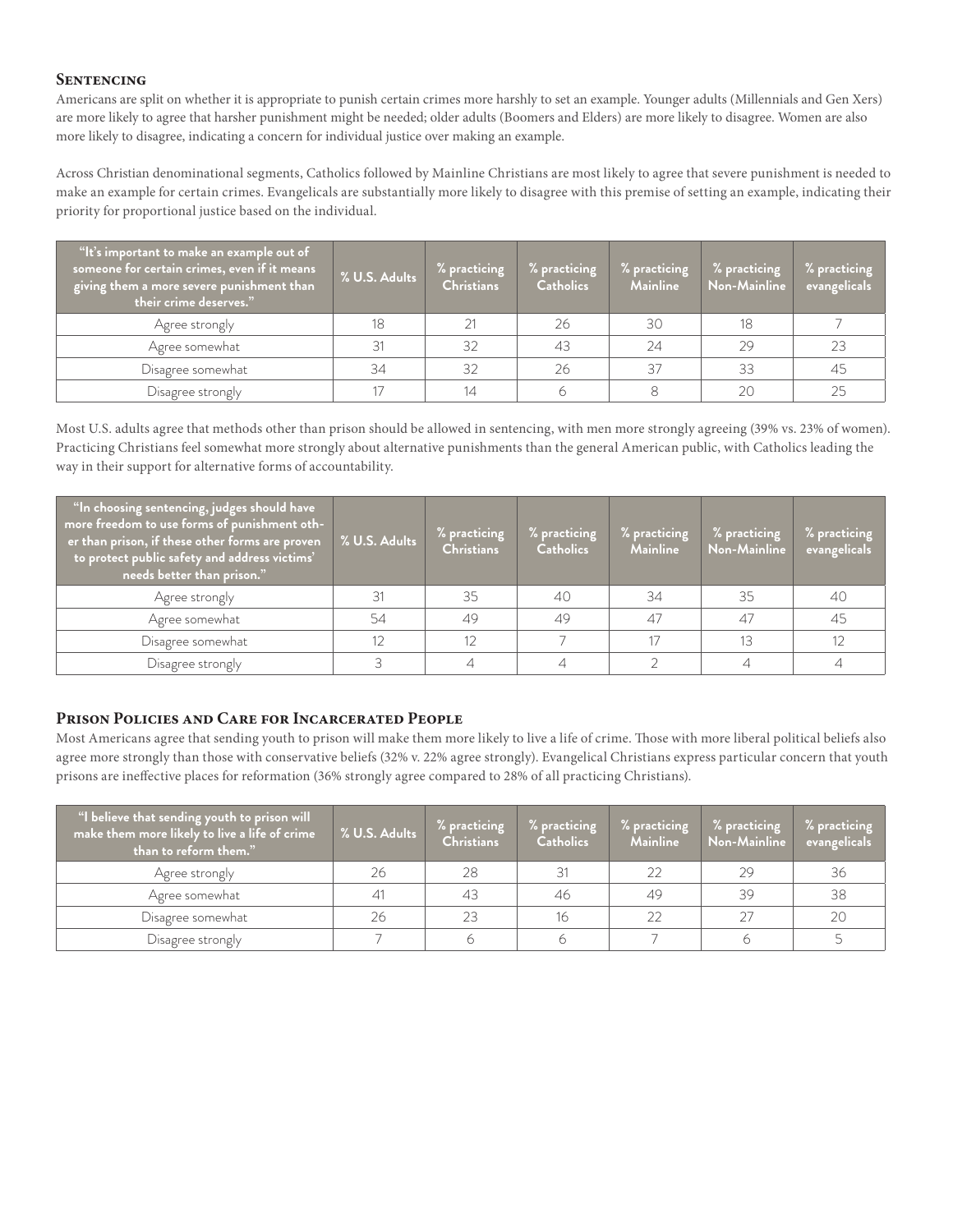When it comes to prison conditions, practicing Christians express higher concern than the American public generally because of their belief in every person having intrinsic value and worth. Evangelical Christians are the most likely to be concerned (52% saying they strongly agree). Generationally, Gen X'ers (37%) are most likely to strongly agree with this statement. Men are also more likely to strongly agree than women (35% compared to 28% of women), but 54% of women "agree somewhat" compared to 44% of men.

| "It's important that prison conditions are safe<br>$\overline{\phantom{\cdot}}$ and humane, specifically because I believe every<br>person has intrinsic value and worth." | % U.S. Adults | % practicing<br><b>Christians</b> | % practicing<br><b>Catholics</b> | % practicing<br><b>Mainline</b> | % practicing<br>Non-Mainline | % practicing<br>evangelicals |
|----------------------------------------------------------------------------------------------------------------------------------------------------------------------------|---------------|-----------------------------------|----------------------------------|---------------------------------|------------------------------|------------------------------|
| Agree strongly                                                                                                                                                             | 32            | 43                                | 46                               | 35                              | 44                           | -52                          |
| Agree somewhat                                                                                                                                                             | 49            | 46                                | 46                               | 46                              | 47                           | 41                           |
| Disagree somewhat                                                                                                                                                          |               |                                   |                                  | 18                              |                              |                              |
| Disagree strongly                                                                                                                                                          |               |                                   |                                  |                                 |                              |                              |

About three quarters of Americans agree or strongly agree that prisoners should be allowed to earn time off their sentences if they complete programs that are proven to develop positive life skills and reduce the likelihood of reoffending. Millennials and Gen X'ers are more likely to agree, and those with liberal political leanings are nearly twice as likely to strongly agree with this approach to justice. Nevertheless, a total of 72% of respondents with conservative ideology said they agreed or agreed strongly with the below statement. Across Christian denominational segments, Catholics feel most strongly about this concept (37% of Catholics strongly agree).

| "Prisoners should be allowed to earn time off<br>their sentences if they complete programs that <b>i</b><br>are proven to develop positive life skills and<br>reduce the likelihood of reoffending." | % U.S. Adults | % practicing<br><b>Christians</b> | % practicing<br><b>Catholics</b> | % practicing<br><b>Mainline</b> | % practicing<br>Non-Mainline | % practicing<br>evangelicals |
|------------------------------------------------------------------------------------------------------------------------------------------------------------------------------------------------------|---------------|-----------------------------------|----------------------------------|---------------------------------|------------------------------|------------------------------|
| Agree strongly                                                                                                                                                                                       | 24            | 30                                | 37                               | 30                              | 28                           | -24                          |
| Agree somewhat                                                                                                                                                                                       | 52            | 49                                | 48                               | 46                              | 48                           | -49                          |
| Disagree somewhat                                                                                                                                                                                    |               | 16                                |                                  | 18                              | 18                           | 19                           |
| Disagree strongly                                                                                                                                                                                    |               |                                   |                                  |                                 |                              |                              |

Christians tie their values more directly to prison care, with significantly more than the national average indicating they feel it is important to care for prisoners. Evangelicals are most convinced (44% strongly agree). Generationally, Gen X'ers, then Millennials (especially within practicing Christians) are most likely to strongly agree with this statement. Men are also more likely to strongly agree with this statement (28% compared to 19% of women).

| "Because of my values, I believe caring for<br>$\overline{\mathbf{p}}$ risoners is important." $\overline{\phantom{a}}$ | % U.S. Adults | % practicing<br><b>Christians</b> | % practicing<br><b>Catholics</b> | % practicing<br><b>Mainline</b> | % practicing<br>Non-Mainline | % practicing<br>evangelicals |
|-------------------------------------------------------------------------------------------------------------------------|---------------|-----------------------------------|----------------------------------|---------------------------------|------------------------------|------------------------------|
| Agree strongly                                                                                                          | 23            | 35                                | 36                               |                                 |                              | 44                           |
| Agree somewhat                                                                                                          | 53            |                                   | 53                               |                                 | 50                           | -54                          |
| Disagree somewhat                                                                                                       | 19            |                                   |                                  |                                 | 10                           |                              |
| Disagree strongly                                                                                                       |               |                                   |                                  |                                 |                              |                              |

## **Second Chances**

Almost all Americans agree that people with criminal records have the potential to be contributing members of society. Demographically, Gen X'ers and those with incomes under \$50K annually are most in support of this statement. Most practicing Christians strongly agree and evangelical Christians are most convinced of this (69% strongly agree).

| "People who have turned their life around after<br>a criminal conviction can benefit a community<br>by using their experience as a lesson for others<br>to transform their life." | % U.S. Adults | % practicing<br><b>Christians</b> | % practicing<br><b>Catholics</b> | % practicing<br><b>Mainline</b> | % practicing<br>Non-Mainline | % practicing<br>evangelicals |
|-----------------------------------------------------------------------------------------------------------------------------------------------------------------------------------|---------------|-----------------------------------|----------------------------------|---------------------------------|------------------------------|------------------------------|
| Agree strongly                                                                                                                                                                    | 47            | -54                               | 52                               | 56                              | 55                           | -69                          |
| Agree somewhat                                                                                                                                                                    | 48            | 43                                | 45                               | 38                              | 42                           | 30                           |
| Disagree somewhat                                                                                                                                                                 |               |                                   |                                  |                                 |                              |                              |
| Disagree strongly                                                                                                                                                                 |               |                                   |                                  |                                 |                              |                              |